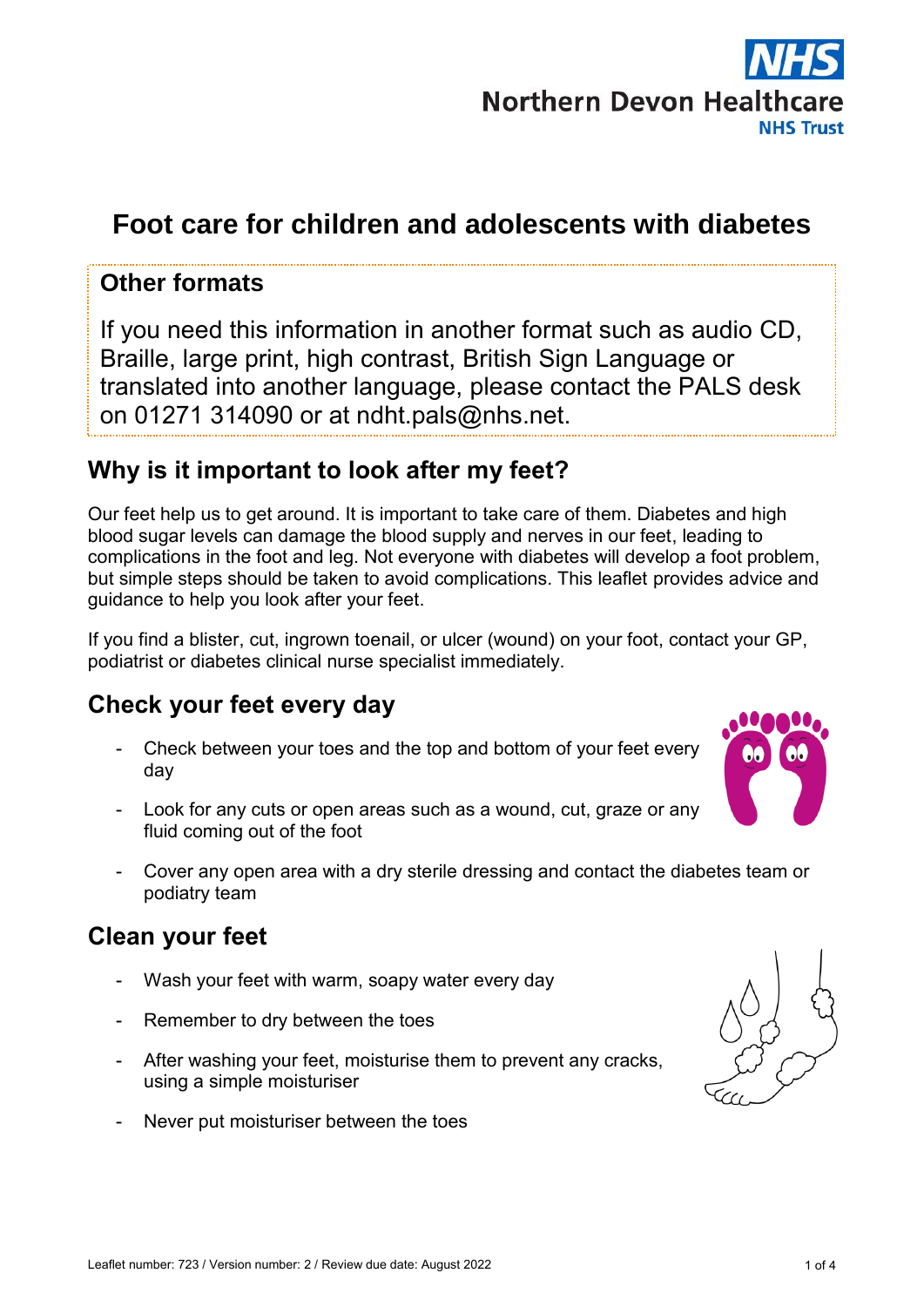# **Toenails**

It is important to cut your toenails regularly to avoid ingrown toenails.

- Always cut the nail straight across. Never cut down the sides.
- Don't cut your nails too short

If you have an ingrown toenail, keep the area covered with a dry sterile dressing and contact the podiatry department or your GP for advice. You may need antibiotics from your GP.

## **Shoes**

Ill-fitting shoes can cause lots of problems to your feet, like blisters and ingrown toenails. Always wear the right shoe for the job.

- Check there is enough of a gap between your longest toe and the end of the shoe. You should be able to press your thumb down at the end of the shoe and not touch your toes
- School shoes should have a good supportive base and a fastening to hold the foot at the back of the shoe
- Sports shoes need to have a fastening and good support to help avoid injury
- Many shoe shops will help measure your feet and shoes to make sure you get the right size
- Keep an eye on any seams in shoes as they may rub and cause blisters or hard skin to develop

# **Sweaty feet**

Excessive sweating of feet can lead to the development of athlete's foot, ingrown toe nails and smelly feet

- Change your socks every day, or more regularly if needed
- Change your socks after sport
- Try not to wear the same pair of shoes all the time to give your shoes time to dry out.
- Bring school P.E. shoes home to dry rather than leaving them in a locker
- Check between the toes for redness or itching

If your feet are itchy or you have a rash, you may have athletes foot. Contact your GP or pharmacist for advice.



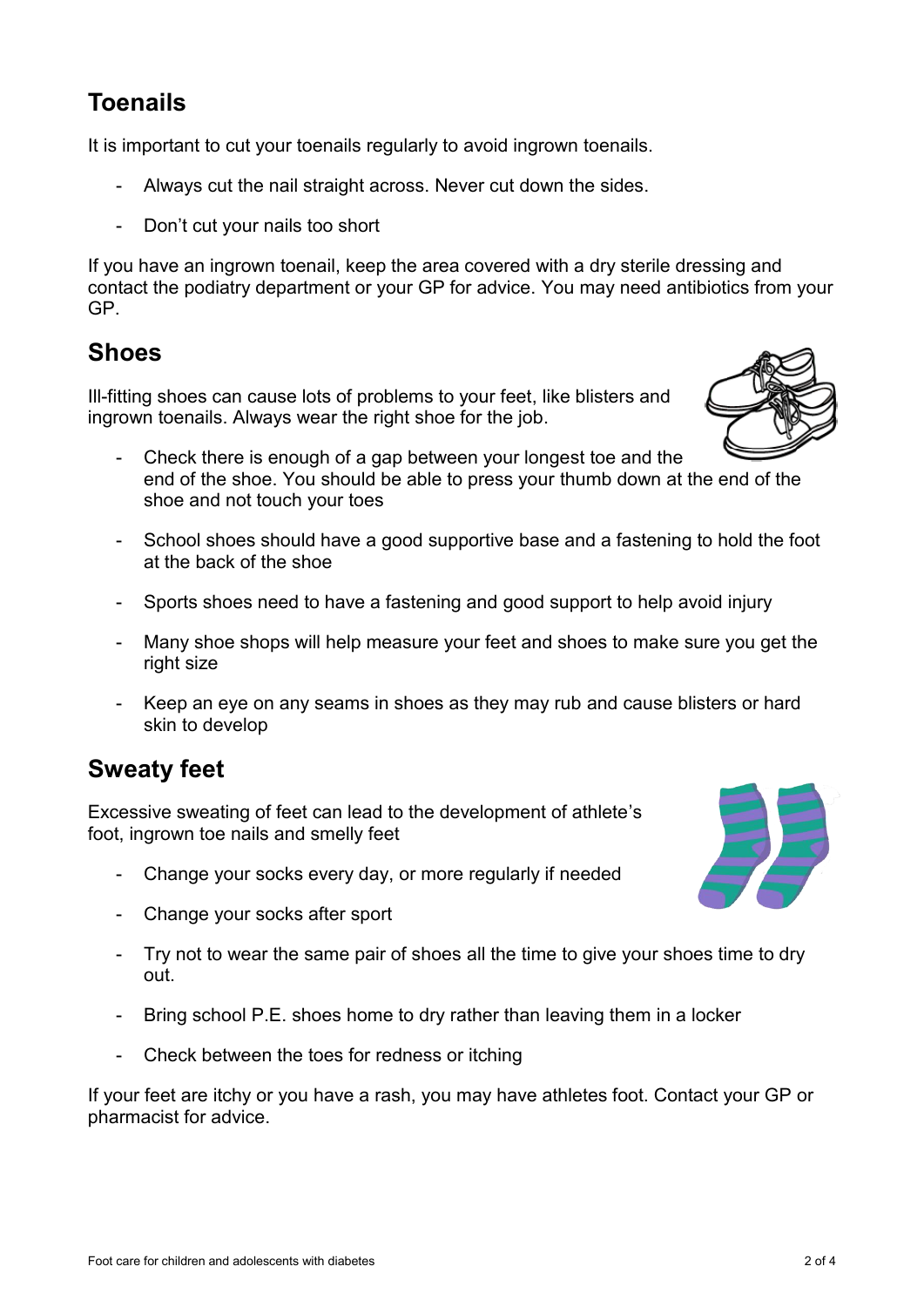### **Verrucas**

- A verruca is a type wart most commonly found on the feet. They are not always painful but can be easily spread to other people. They usually disappear on their own but this can take time.
- Verrucas are usually found on the sole of the foot
- It may feel like you are walking on a stone, but they are not usually painful unless they are squeezed from the side
- Verrucas can easily spread to other areas and can be very difficult to treat. Most over the counter treatments are not suitable for diabetics.
- Keep the area covered with a sterile dressing to prevent verrucas spreading to others
- Lightly file over any hard skin using a file such as an emery board
- Contact your GP if there are any open areas such as a wound or any fluid coming from the feet.

# **Going on holiday?**

It is easy to forget about your feet on holiday, but remember they need looking after as well.

- Apply sunscreen to your feet
- Check your feet daily for any cuts or breaks in the skin
- Take a first aid kit with you and include some dry sterile dressings in the kit
- Remember to moisturise your feet to prevent any cracks in the skin

### **What do I do if I have a problem with my feet?**

- If you find a cut or a break on the skin of your feet, cover it with a dry sterile dressing
- Never burst a blister
- If your feet swell, become red, painful or have pus coming out, inform your GP, diabetic nurse or podiatrist

### **Further information**

#### **North Devon Podiatry Services**

Email: ndht.podiatry@nhs.net Tel: 01271 341509 Address: North Devon Podiatry Services, Barnstaple Health Centre, Vicarage Street, Barnstaple, North Devon, EX32 7BH